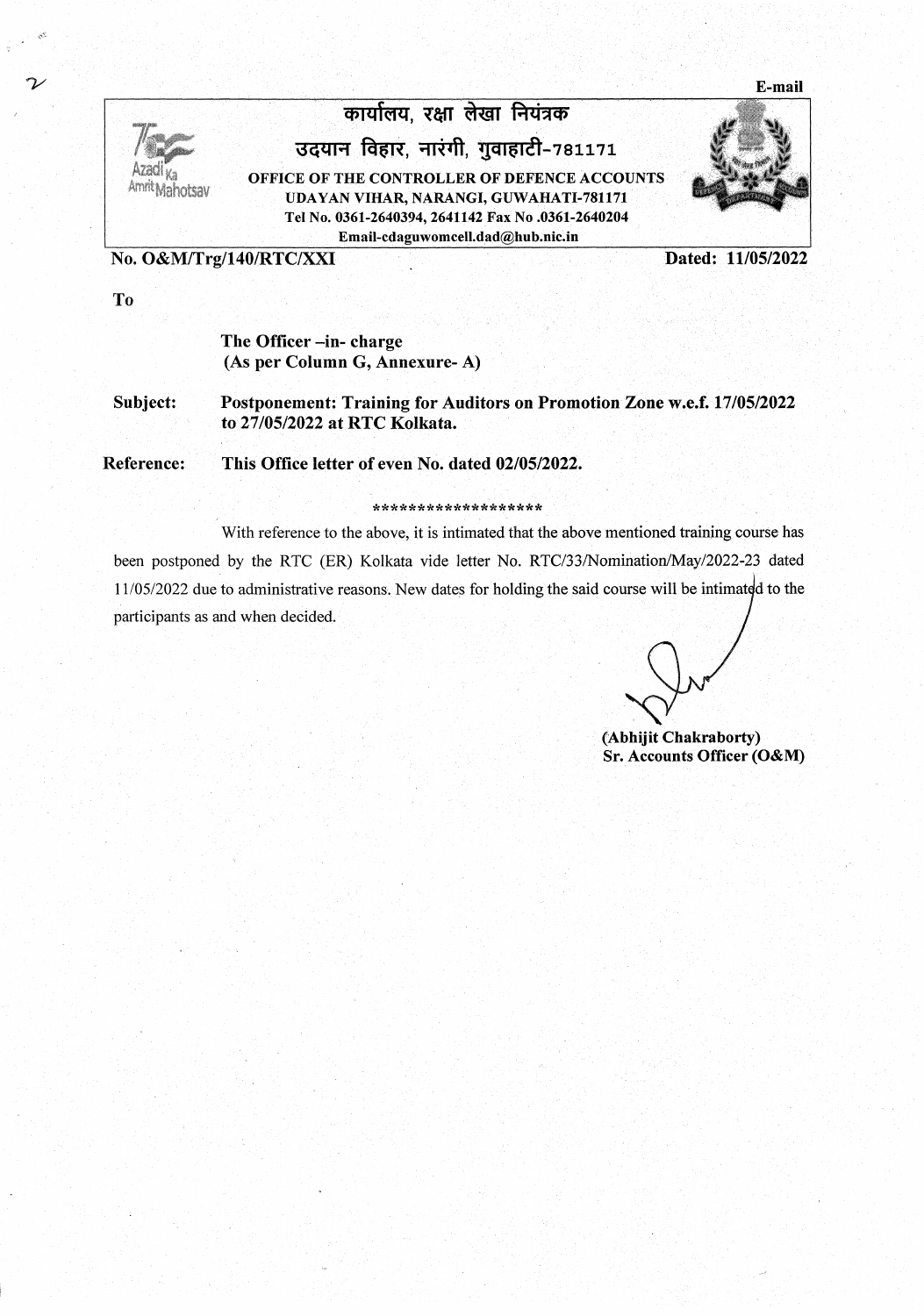Copy to:-

1. The Officer- in- Charge AN-I/A, AN-IB Sec  $&$ AN-II Gp-II Sec (Local)

2. Nominted Auditors: (As Per Column No. 'B' Annexure-A)

 $\chi$ . The Officer-in-Charge IT & SW (Local)

For information and necessary action w.r.t. the above please.

For information please. New dates for holding the said course will be intimated as and when decided.

It is requested to upload in the Website of CDA Guwahati please.

 $Sd$  /-

(Abhijit Chakraborty) Sr. Accounts Officer (O&M)